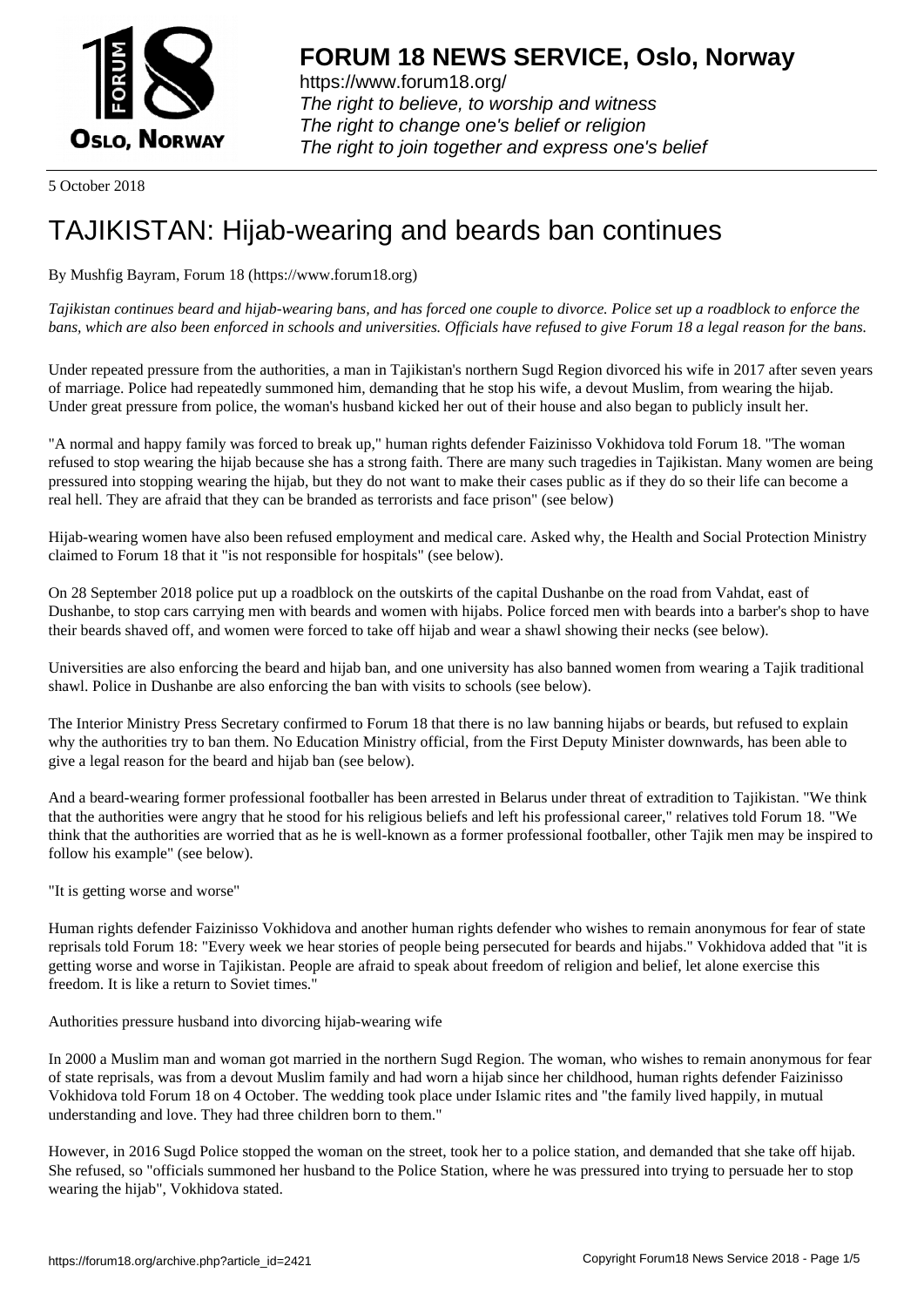President Emomali Rahmon (see Forum 18's Tajikistan religious freedom survey http://www.forum18.org/archive.php?article\_id=2138).

Police began to "constantly summon the husband, and pressured him into trying to persuade his wife into stopping wearing the hijab," human rights defender Vokhidova stated. "Finally, in 2017 the husband broke down and divorced her. He also kicked her out of their house."

In early 2018, after the divorce and eviction from her home, the woman asked the local Guardianship Department of her District Administration for help to get child support from her husband. She also filed a court case to try to regain her rights to the flat. "Both the Guardianship Department and the Court unofficially told her lawyer that they can help her if she stops wearing the hijab," Vokhidova stated.

"Police brainwashed him"

Under great pressure from police, the woman's husband began to publicly insult her. "On the street he shouted that all women who wear the hijab use it to hide immoral acts and are prostitutes." This insult, made without any evidence, has been used by President Rahmon (see Forum 18's Tajikistan religious freedom survey http://www.forum18.org/archive.php?article\_id=2138). It is possible that the husband was pressured into using this insult publicly by police.

"This is shocking and shows how the police brainwashed him," human rights defender Vokhidova commented that. She sits home and is totally devoted to bringing up her children. He used to love and respect her before."

"There are many such tragedies"

Vokhidova told Forum 18 that "A normal and happy family was forced to break up. She refused to stop wearing the hijab because she has a strong faith. There are many such tragedies in Tajikistan. Many women are being pressured into stopping wearing the hijab, but they do not want to make their cases public as if they do so their life can become a real hell. They are afraid that they can be branded as terrorists and face prison."

The authorities have jailed Muslims, a Protestant pastor, and a Jehovah's Witness conscientious objector to military service for their exercise of freedom of religion and belief (see eg. F18News 4 December 2017 http://www.forum18.org/archive.php?article\_id=2336).

Alleged "terrorism" was used as an excuse for January 2018 Religion Law changes allowing the state to restrict freedom of religion or belief on illegitimate grounds, increase religious communities' reporting obligations, require state approval for all imams, and increase state control on religious education (see F18News 19 February 2018 http://www.forum18.org/archive.php?article\_id=2354).

Hijab-wearing women refused employment, medical care.

A graduate of Tajik National University, who wished to remain anonymous for fear of state reprisals, told Forum 18 on 3 October that "as soon as employers saw me in a hijab when I came for interview, they would reject me".

Officials of the Labour, Migration and Employment Ministry repeatedly on 4 October refused to discuss the issue with Forum 18. "According to the official dress code of the Ministry it is not possible to employ such women," Narzullo Mirzoaliyev, Head of the Personnel Department of the Health and Social Protection Ministry, told Forum 18 on 4 October. Asked why the dress code does not allow this, he refused to answer.

The woman graduate also said that "once in a state hospital I was not allowed to see a doctor because I refused to take off my hijab." Asked why this could be, Mirzoaliyev of the Health and Social Protection Ministry claimed that the Ministry "is not responsible for hospitals". He then refused to talk more to Forum 18.

Beards and hijabs roadblock

On 28 September police put up a roadblock on the outskirts of Dushanbe on the road from Vahdat, east of Dushanbe, to stop cars carrying men with beards and women with hijabs. A video of the roadblock seen by Forum 18 shows police officers forcing men with beards into a barber's shop to have their beards shaved off, and women being forced to take off hijab and wear a shawl showing their necks.

Dushanbe police chief Sharif Nazarzoda claimed on 3 October that he could only talk to Forum 18 if he was given permission by the Interior Ministry.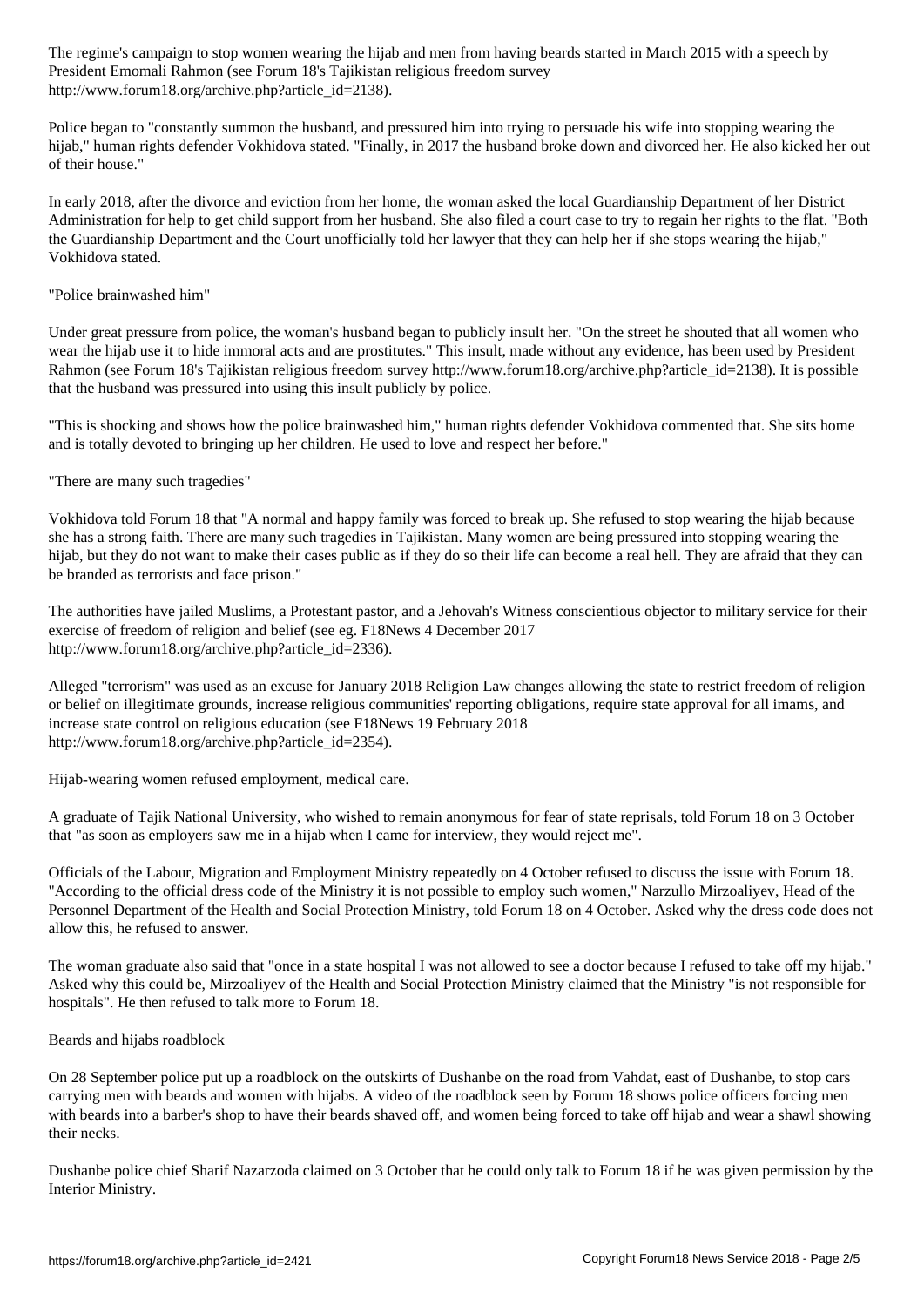shave off beards. "This is not true," he claimed to Forum 18 on 3 October, "you will see that people in beards and hijabs walk freely on our streets".

However, in October 2017 Emomali admitted there was such pressure, telling Forum 18 that "We want to be a developed country, we don't want visiting guests to have the wrong impression of us as untidy people". Asked what this has to do with being a developed country, he replied that "we are not against beards but they need to look more cultured and well-groomed" (see F18News 20 October 2017 http://www.forum18.org/archive.php?article\_id=2327).

"Is Tajikistan ruled by law"?

Asked about the roadblock specifically, Emomali of the Interior Ministry claimed that "there is no law in Tajikistan banning hijab or beards but we have our own Muslim traditions and national dresses. The police only explain to people on the streets that they need to respect our culture and not follow foreign traditions and culture". He then claimed that "men in beards do not look civilised and scare children". Asked whether Tajikistan is ruled by laws or traditions replied: "By laws that respect traditions".

When Forum 18 pointed out that he himself had confirmed that no law bans hijabs or beards, and asked why the authorities try to ban them, Emomali refused to answer.

University bans traditional shawl – and denies this..

Tajik State Pedagogical University in Dushanbe announced on 30 September that female students cannot attend lectures wearing a traditional Tajik shawl covering the head. Statements announcing this from Mirzabek Sharipov, Dean of the Biology Faculty, were widely reported by Tajik news agencies such as akhbor.com.

Human rights defender Vokhidova thought this new ban could be because wearing the shawl could be associated with being Muslim.

Faculty Dean Sharipov denied the ban, insisting to Forum 18 that female students can attend universities in a shawl. He claimed of his published statement that "I never said those things".

..and universities continue to ban hijabs and beards – and deny this

Sharipov also insisted that women can attend universities in a hijab, claiming "absolutely they can." However, Akobir Karimov, Dean of the Biology Faculty of Tajikistan National University in Dushanbe contradicted Sharipov. "Women are absolutely not allowed to wear hijab to universities, it is against our traditions," he told Forum 18 on 3 October. Asked whether men in beards are allowed to attend lectures, he replied "no, they are not allowed". Asked whether short beards are allowed he replied that "no beards allowed short or long. We are not a mosque."

Asked what legal basis there is for this, Karimov replied: "There is no law or decree, but there are recommendations by the Education Ministry on types of dress for universities and secondary schools".

Asked why students wearing hijabs or beards are not allowed to attend lectures, Biology Dean Karimov replied: "Because the Ministry does not allow this, and it is against our traditions." Asked whether Tajikistan is run by traditions, he replied "Why are you asking me these questions?"

Police enforce hijab and beards ban in schools

Human rights defender Vokhidova and other human rights defenders have told Forum 18 that police have started to visit schools in Dushanbe to enforce the hijab ban on pupils between the ages of 6 and 18. On 27 September Radio Free Europe (RFE) reported Dushanbe police chief Nazarzoda telling Dushanbe school headteachers "that city authorities ordered 500 police officers to patrol 140 secondary schools on Thursdays".

A family in Dushanbe, who wished to remain anonymous for fear of state reprisals, told Forum 18 on 3 October that their daughter takes her hijab off several hundred meters away from her school. The daughter does this because the family does not want to get into trouble with the authorities.

School headteachers were warned that if they do not inform the authorities of violations by pupils, they will be punished, RFE reported. Headteachers in the meeting with Police Chief Nazarzoda were warned that "during the last three years, courts punished 6,000 teachers for violations by pupils, and several headteachers were dismissed from their jobs".

An unnamed headteacher of a Dushanbe school told RFE that teachers are afraid that police interference in schools will increase. "Some officers ask about the school curriculum or read class journals, which is not within their competence," one was quoted as saying.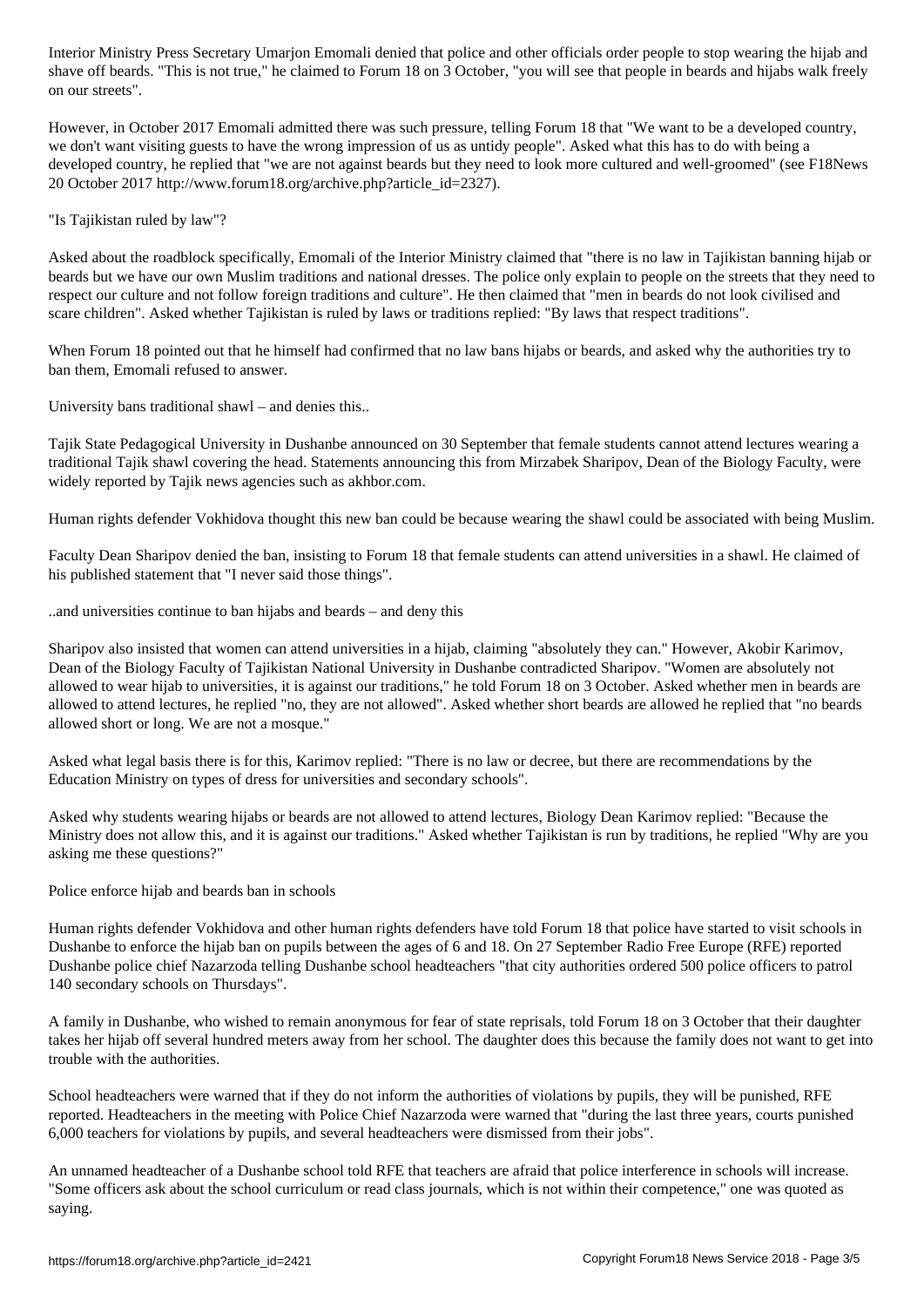Press Secretary Emomali of the Interior Ministry claimed to Forum 18 that "this is not something new. Police used to visit schools occasionally, but now they will visit regularly." He stated that among other things police will make sure that girls do not come to school in a hijab, and that children are not involved in religious activity instead of attending school.

State restrictions on the freedom of religion and belief of teachers and pupils have been increasing. On 1 September 2017 teachers were banned from attending a mosque on Muslim festival Id al-Adha. They and children were forced to attend school, even though the state had declared the festival a public holiday. Officials also banned haj pilgrimage returnees from holding celebratory meals, and Traditions Law amendments and increased punishments have came into force (see F18News 12 September 2017 http://www.forum18.org/archive.php?article\_id=2315).

Asked why police have started such school visits, Emomali claimed that police have to do this to enforce the Parental Responsibility Law (see Forum 18's Tajikistan religious freedom survey http://www.forum18.org/archive.php?article\_id=2138).

Ministry of Education unable to state legal reason for bans

No Education Ministry official has been able to give a legal reason for the hijab and beard ban.

First Deputy Education Minister Rakhmatullo Mirboboyev's assistant, who refused to give his name, as soon as he heard Forum 18's name on 3 October claimed that Mirboboyev is busy and put the phone down. He asked Forum 18 to call back in an hour, but every time Forum 18 called back he put the phone down as soon as he heard Forum 18's name.

Mirboboyev's advisor Khol Kholnazarov claimed that "I cannot discuss this with you" when asked on 3 October about the hijab and beard ban.

An official who refused to give their name when answering the telephone of Rajabali Sangov, Head of the Legal Support Section, claimed that "I am only responsible for cultural not legal issues". They refused to explain why beards and hijabs are banned.

Tajikistan demands extradition of bearded former football player

In 2011, the Tajikistan Football Federation disqualified professional football player Parviz Tursunov from professional football leagues for refusing to shave off his beard. Together with his family he left Tajikistan for the United Arab Emirates, where he lived until recently. "He was planning with his family to cross to Poland from Belarus to ask for asylum in Europe," relatives who wished to remain anonymous for fear of state reprisals told Forum 18 on 3 October.

However, Belarus border guards arrested Tursunov at Tajikistan's request, accusing him of "extremism and being a member of the banned in Tajikistan Salafi Muslim movement" Tursunov's wife Sayyora Subhanova told RFE on 23 September. Salafi thought is banned in Tajikistan (see Forum 18's Tajikistan religious freedom survey http://www.forum18.org/archive.php?article\_id=2138).

Relatives of Tursunov told Forum 18 that "we do not know whether he is still in Belarus or was already extradited."

## Why?

"We think that the authorities were angry that he stood for his religious beliefs and left his professional career," Tursunov's relatives told Forum 18. "He left the country protesting at the ban on beards. He wanted to freely practice his religious beliefs, one of which is that every Muslim man should have a beard. We think that the authorities are worried that, as he is well-known as a former professional footballer, other Tajik men may be inspired to follow his example."

"We do not exactly know what the authorities will do with him if he is extradited, and do not know what exact charges are brought against him," relatives said.

RFE reported that Tajikistan in February 2018 opened a case against Tursunov under Criminal Code Article 307-1 ("Public calls for extremist activity"). The maximum punishment for this is five years' jail.

Tursunov "never spoke publicly against the Tajik authorities", relatives insisted to Forum 18. They said that he is a peaceful man, and while in Dubai he and his wife lived peacefully earning a living as bakers. (END)

More coverage of freedom of thought, conscience and belief in Tajikistan is at http://www.forum18.org/Archive.php?query=&religion=all&country=31.

For more background see Forum 18's Tajikistan religious freedom survey at http://www.forum18.org/Archive.php?article\_id=2138.

A compilation of Organisation for Security and Co-operation in Europe (OSCE) freedom of religion or belief commitments can be